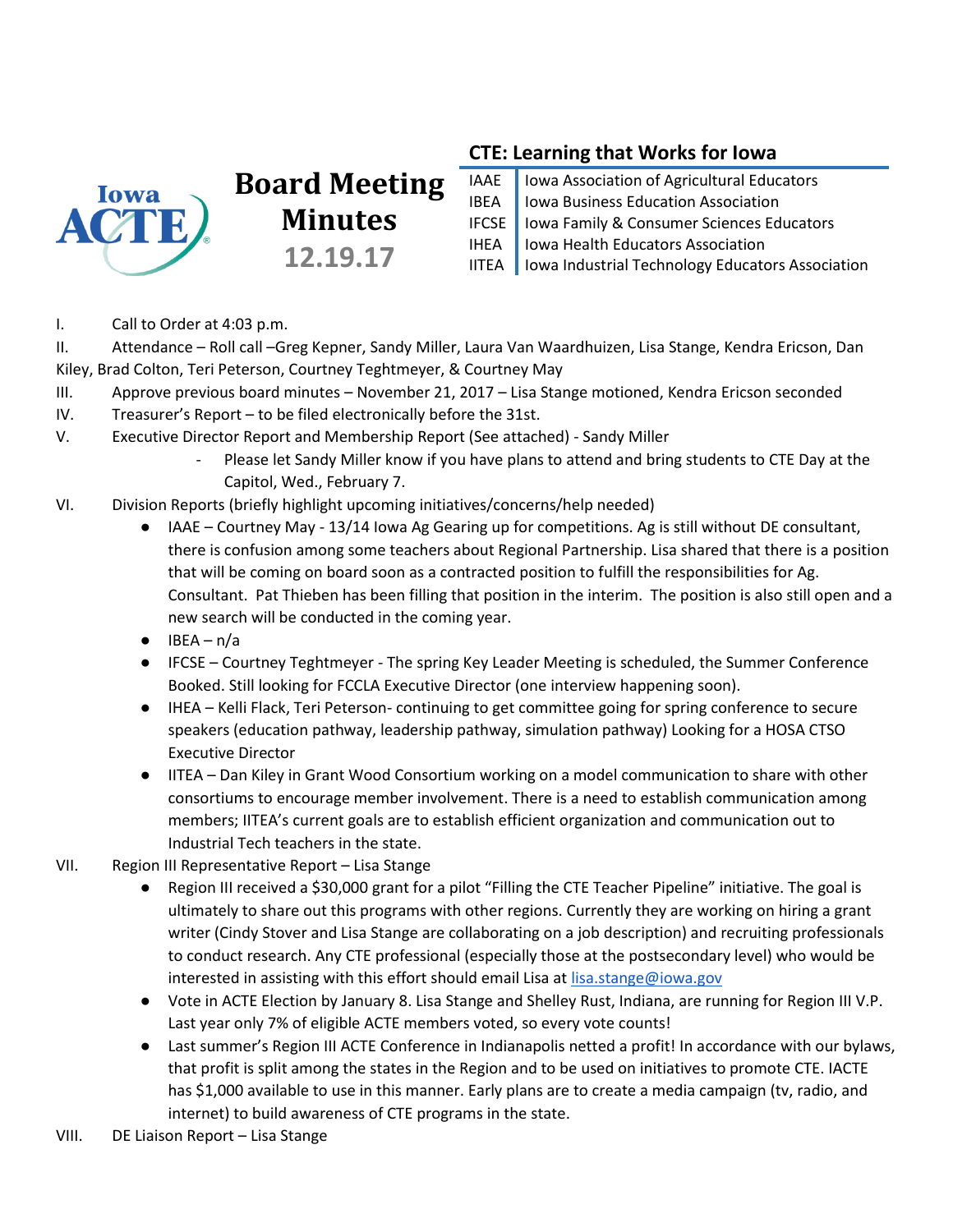● There is a position opening available now at the Department of Ed for a Education Program Consultant for CTSOs. This person will act as a liaison between all Career and Technical Education Student Organizations in the state. The DOE will be taking applications from now to Jan 10. The job description can be found at:

[http://teachiowa.gov/search.aspx?AppliTrackPostingSearch=location:%22Iowa+Department+of+Educati](http://teachiowa.gov/search.aspx?AppliTrackPostingSearch=location:%22Iowa+Department+of+Education%22&AppliTrackJobId=37368_37859&AppliTrackLayoutMode=detail&AppliTrackViewPosting=1) [on%22&AppliTrackJobId=37368\\_37859&AppliTrackLayoutMode=detail&AppliTrackViewPosting=1](http://teachiowa.gov/search.aspx?AppliTrackPostingSearch=location:%22Iowa+Department+of+Education%22&AppliTrackJobId=37368_37859&AppliTrackLayoutMode=detail&AppliTrackViewPosting=1) 

- National Policy Seminar, March 5-7, 2018, Skills USA, FFA, BPA Secondary, FCCLA
	- o The board approved sending our Executive Director, Sandy Miller, to NPS (Laura VanWaardhuizen motioned; Brad Colton seconded. Motion carried)
- IX. Program of Work/Strategic Plan
	- Professional Development
		- o Iowa ACTE Conference –September 17, 2018 Date Confirmed
		- o Region III Conference June 20 22, 2018 La Crosse, WI
	- Advocacy Sandy Miller
		- $\circ$  CTE Day at the Capitol Wednesday, February 7 Save the date, advertise in your division, plan to attend
		- o February is CTE month
			- Initiative to have Iowa ACTE to ask Gov. Reynolds to officially recognize February as Iowa CTE Month
		- o NPS Who is attending from Iowa ACTE?
- X. New Business
	- Dan Kiley forwarded on a question from one of his business teachers. According to HF 2392, the Department is to adopt standards for all CTE. Many of our areas use national standards or industry standards currently. The Department of Ed is in the process of adopting secondary standards formally and should have that completed by the end of the school year. As with all standards in Iowa, each school district has local control with the use of them, but the Program Approval Tool does have a component that checks if these recommended standards are being used by the program.
- XI. Next meeting January 16, 2018
- XII. Adjourn Meeting adjourned at 4:50 p.m.

#### **Iowa Executive Director Report**

#### **12.19.2017**

#### **1. Upcoming Advocacy**

- **CTE Day at the Capitol:** Wednesday, February 7; 9:00 3:00 with set-up prior. So far, 19 teachers have committed! Let's fill the Rotunda with displays from every division! Spread the word in your divisions. Teachers should register with me and submit student names as well.
- **February is CTE Month**
- **NPS** March

#### **2. ACTE Career Tech VISION** December 6 - 9, Nashville, TN Share your VISION experiences **#VISIONCTE 17**

 Iowa had 56 registered delegates! Iowa ACTE Board members in attendance were: Greg Kepner, Kendra Ericson, Laura Van Waardhuizen, Brad Colton, Lisa Stange, Courtney May and Sandy Miller.

#### **Wednesday, Dec 6.**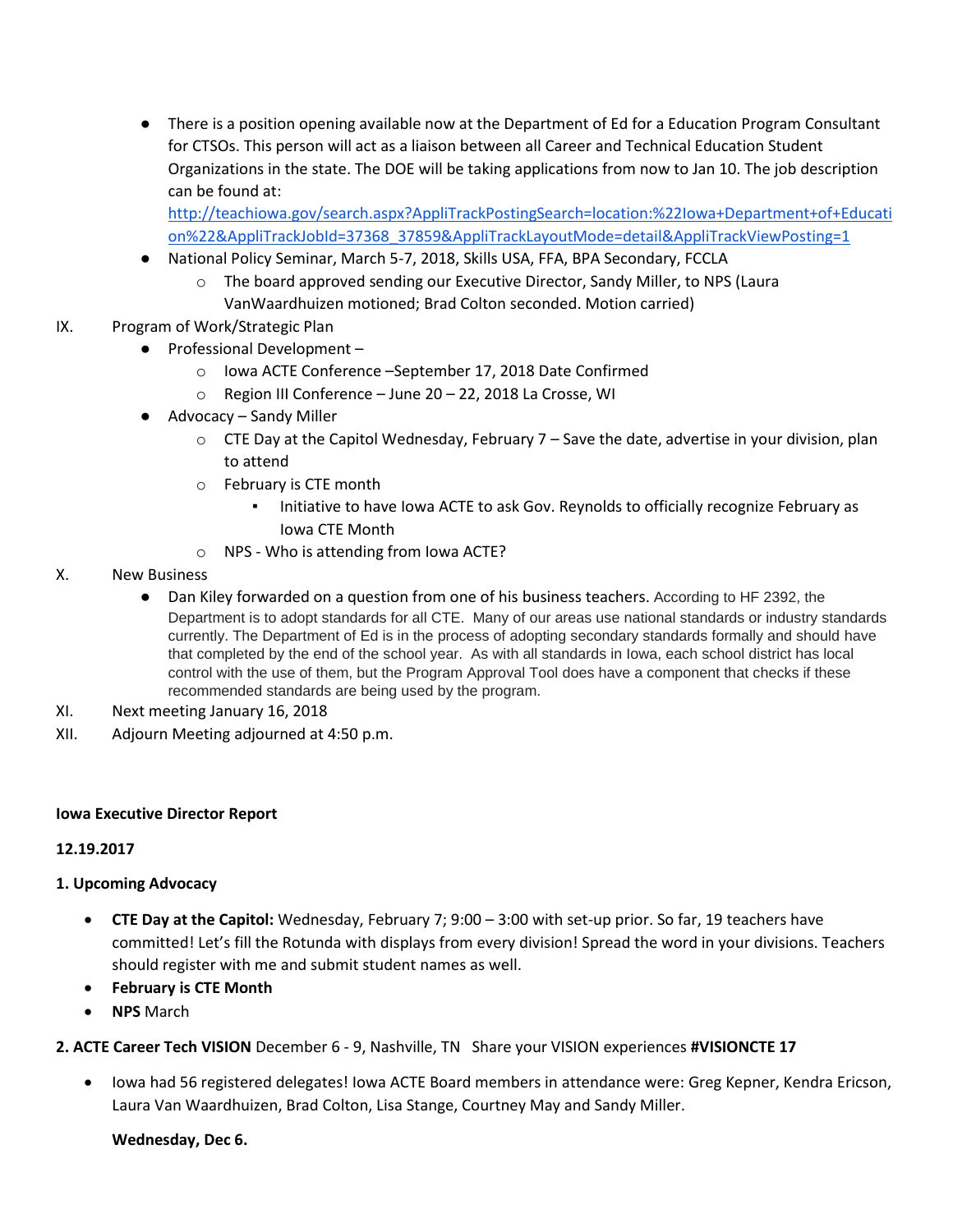- **State Leadership Training Program** was attended by Kendra Ericson.
- **Region III Policy Meeting and Region III Business Meeting** were held. Region III was awarded a \$30,000 Grant for filling the CTE Teacher Pipeline which Lisa spearheaded. Lisa Stange and Shelley Rust are running for Region III V.P. If you are an ACTE member please vote before Jan. 8. Region III Conference is in LaCrosse, WI June 20 – 22, 2018.
- National Executive Directors Association **(NEDA) Meeting**
- **Awards Banquet** There were no Iowa nominees at the national level.

#### **Thursday, Dec. 7**

- **Assembly of Delegates**: Laura Van Waardhuizen, Brad Colton and Sandy Miller were voting delegates. (Kendra fell ill and Brad filled in at the last minute.) The presidential candidates gave a short speech and ACTE committees gave reports. There were no proposed bylaws changes. Membership is up at the national level. Conference registration was up by about 1000 from the last Nashville VISION.
- **First-time Attendee Orientation and Breakfast** Sponsored by US Army

#### **Friday, Dec 8**

- **Advance CTE/State Executive Director Meeting** Pradeep and Sandy M attended and reviewed the state of the state and made plans for the future.
- **State Association Presidents Networking Gregority**

#### **Sat, Dec 9**

 **State Assoc. Leadership Breakfast** – Greg, Lisa, Kendra, Laura, Pradeep, Kelli D, Sandy M attended. Iowa received the Quality Association Standard award.

#### **3. Website updates:**

- Board Meeting Minutes 10.17.2017 were submitted.
- QAS 2017 award logo was added.

#### **4. Iowa Fact Sheet**

Lisa and I are working to create this ACTE produced Iowa Fact Sheet.

#### **5. Unification in membership discussion with Lauren Lessels**

A copy of a brochure of information was sent to board members. This conversation will continue after Career Tech VISION.

#### **6. Iowa ACTE Conference 2018**

Monday, September 17, 2018 at FFA Enrichment Center, Ankeny has been confirmed.

#### **7. E-blast**

Reminder email to Iowa ACTE members that are also ACTE members to vote in the election prior to Jan 8 deadline.

#### **8. Membership Report:**

On November  $21^{st}$  we had 311 members.